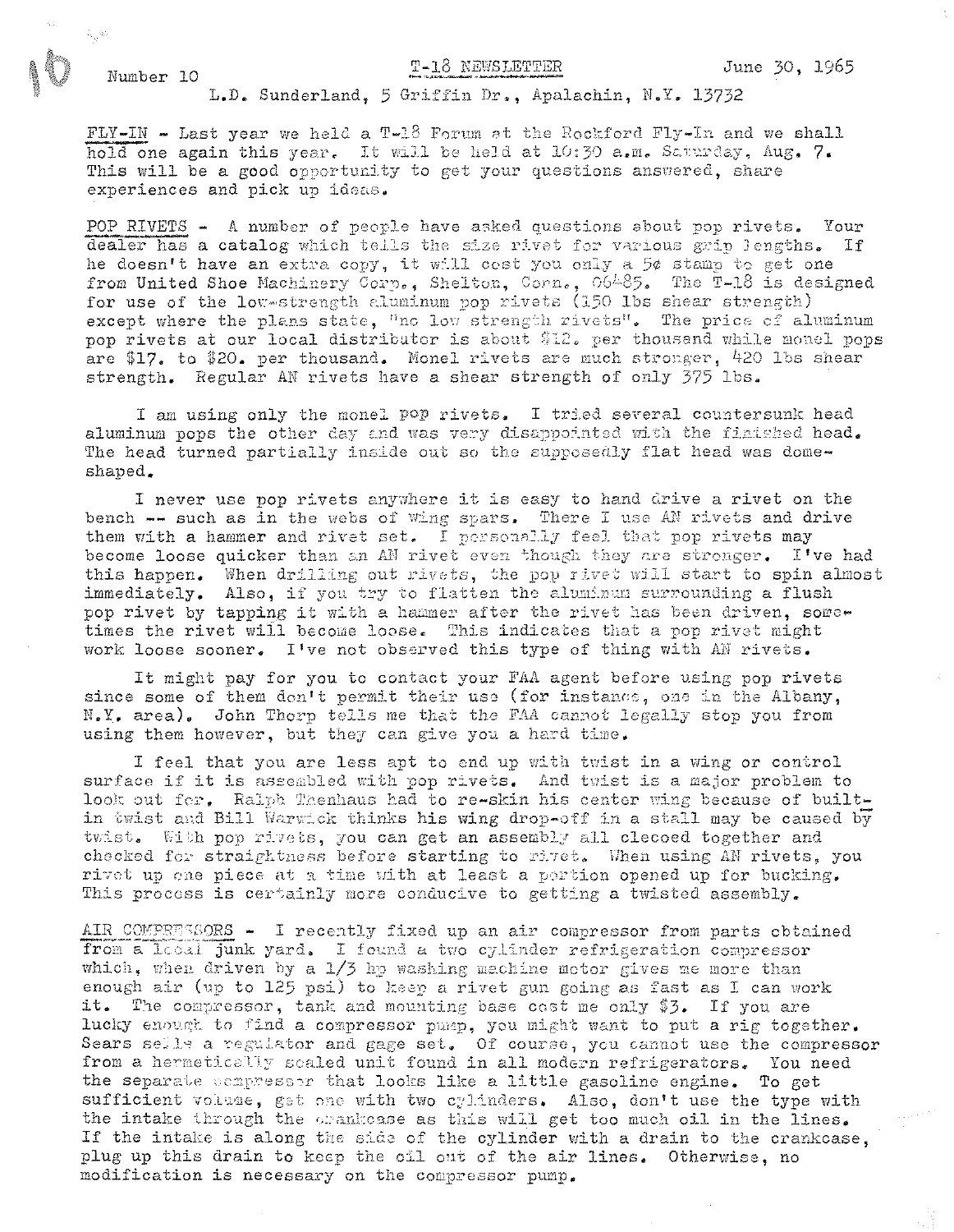An automatic shutoff switch is not necessary for the average usage. Just plug it in and let it run as long as you are using air. However, a pressure relief valve is a must for safety. I bought one from a local air compressor dealer for about \$2. It can be adjusted for any pressure. I believe the Sears models can't be adjusted. You'll also need a pressure regulator and two gages.

SPINNERS - As I mentioned before, John Tonzer will make spinners to the  $T-18$ drawings for  $$31.50$  if we can get orders for 12 or more. So far I have received only 3 checks which I am holding until more orders come in. If you want one of these spinners, send me a check made out to John Tonzer for  $$31.50$ along with a stamped self-addressed envelope. If I don't get the required  $1.2$ orders, I'll return your check.

GAS TANKS AND RADIOS - Those of you who do not like the idea of having a bulky radio console hanging under the panel between the pilot and passengers knees may want to locate it in the upper center of the panel. Some of the newer radios will fit into this space with only a slight notch taken out of the tank. John Thorp tells me he plans to locate his radio in the panel. Floyd W. Maples, 1323 Hopkinsville Hghy., Clarksville, Tenn., has made a fiberglas tank with a clearance notch fcr a Harco VHT-2 radio. He will nake one for you for \$70. with a built-in fuel gage float.

FUSELAGE - Someone asked what "spline curves" means on the fuselage skin prints. A spline is a draftsman's tool made of flexible material and is used for drawing in contour lines. When you lay out the skins, first locate the points at the frame locations, then take a long flexible piece of material -wood is fine **--** and anchor or have helpers hold it to the points at the frames. Carefully mark along the spline with a pencil.

DRAWINGS - Some people are confused and perplexed that dimensions aren't always given directly with lines and arrows in the familiar fashion. The use of stations, water lines, and butt lines is accepted aircraft practice and is as simple to understand and use as  $a, b, c$ . Stations (STA) are given in inches measured from some arbitrary reference point usually somewhere in front of the ship's nose. Water lines (WL) are vertical distances in inches and butt lines (BL) are lateral distances measured from the fuselage center line. Reasons for using this system are many and obvious. Drawings are much less confusing without all the extra lines and numbers and it is easier for the designer to keep everything correct. You will find few sets of plans as accurate as the T-18 plans.

FILE SYSTEM - You will waste many hours looking for certain prints if you don't sit down and make a complete list of all the drawings and their numbers. Then just file the prints in order and it only takes a few seconds to scan the list for the desired print and then locate it. It is wise to classify prints by component and underline the numbers on the list according to a color code. All horizontal tail prints could be red, wings - blue, etc.

## $RIVETING$  TIPS  $--$  By Dr. John Shinn

In riveting up my tail arfaces I have rediscovered a few important tips on riveting procedures..

(1) Rivet length is very important, especially on thin sheet metal. If they are too short they will not leave an adequately thick shop head and will not cover over the underside edge of dimples. If the rivet is too long *it*  will be difficult to drive straight, it bends over one way or the other with the slightest misalignment. If the "too long" rivet is hammered down to

-2-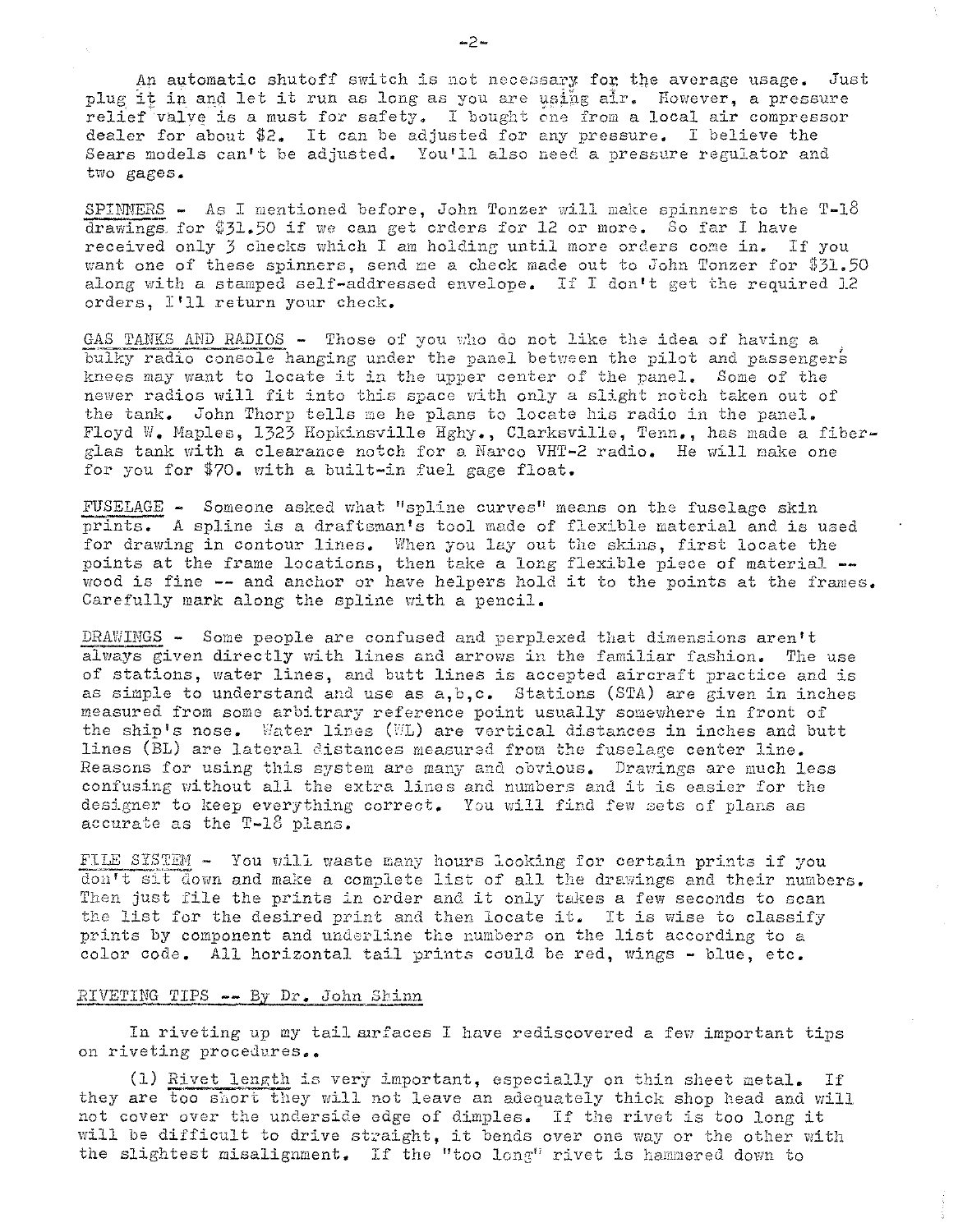acceptable head thickness it will take a very large number of large blows. The expansion necessary to do this "over" setting operation will be so high in many cases that the pressure of the expanding rivet will rip the hole in the metal. A further disadvantage of hammering down a rivet which is too long is that the distortion of the skin is greater.

(2) Bucking bars are critical as to weight, shape and the holding forces. In general the larger the rivet the heavier the bucking bar required. The only problem with too heavy a bar is the weight and ability to get into tight places. When a bar of sufficient weight is held squarely on a rivet it has a good "solid" feel in response to blows from the rivet gun. Bucking bars of the size of the hand held "bumping" bars used by auto body men work pretty well for the easy to get at  $1/8$ " rivets on the T-18. Because some rivets are hard to get at it is necessary to have odd shaped bucking bars **--** long bars, "L's", offsets, etc. The important thing is to get as much mass as possible in line with the rivet being bucked. A bar with a small joggle (for reaching inside a part) works well if it is backed up by a large mass on the bar outside. If the mass is offset too much from the rivet centerline however, you will find that the bar rotates slightly in the riveting process, and a bent rivet will result every time unless the bar is held a slight amount in the opposite direction to counteract this tendency to bend over the rivet. The opposite direction to counteract this tendency to bend over the rivet. holding forces on the ucking bar are equally as important as the weight. Even a heavy bar will not produce good results if it is not held squarely on the rivet with a positive force. Make sure the bar does not rest on other parts -- it will not only produce some tendencies to rotate the bucking bar but will also mess up other rivets and parts unexpectedly.

Perhaps the most important thing in riveting is to keep enough pressure applied on the rivet gun and the bucking bar. Before pulling the trigger the rivet should be "squeezed" in place between the rivet set and the gun and the bucking bar on the other side of the metal being riveted. As the rivet begins to expand during the setting process the pressure on the bucking bar should be increased as much as practical. This will prevent the gun from denting in a low area in the skin around the rivet. This added pressure is especially important in working with light bucking bars and light sheet metal.

 $(3)$  Gun settings are important too. If the resulting hammering force is too low the rivet will take a great number of hits to set it and it will tend to pean or mushroom out at the end rather than expand uniformly along the shank. You will also find that the rivet has a greater tendancy to bend, and that the skin takes more of a beating so that dents are more prevalent. One further disadvantage is that the bucking bar "dances" around for a longer time and is more likely to slip off the rivet or end up at the wrong angle.

Therefore, I concluded that you should adjust the gun to set the rivet in just a few strokes (6 or so) and fire the gun in short bursts. Observe the rivet between bursts for any necessary corrective action. Then apply plenty of force to both the gun and bucking bar for the succeeding bursts. The screw on the handle of the gun adjusts gun speed and force. Screwing it in reduces the effective air supply. I found I could do most of my riveting with a line air pressure of about 50 psi. For the long rivets on the inner wing spar a pressure of  $80$  to 100 psi seemed better. The gun will work down to about 35 psi if necessary.

 $(4)$  Flush riveting requires that the gun be held very squarely with respect to the riveted surface with lots of force. If an adequate force isn't used you will find that the gun will tend to dance off the rivet and dent the adjacent metal. Again, plenty of pressure on the bucking bar side is a must. I find that the Good Lord made a pretty good universal joint in the form of a man's wrist. As a result it takes a little talent and practice to one-handedly hold a medium or long length rivet gun without slipping.